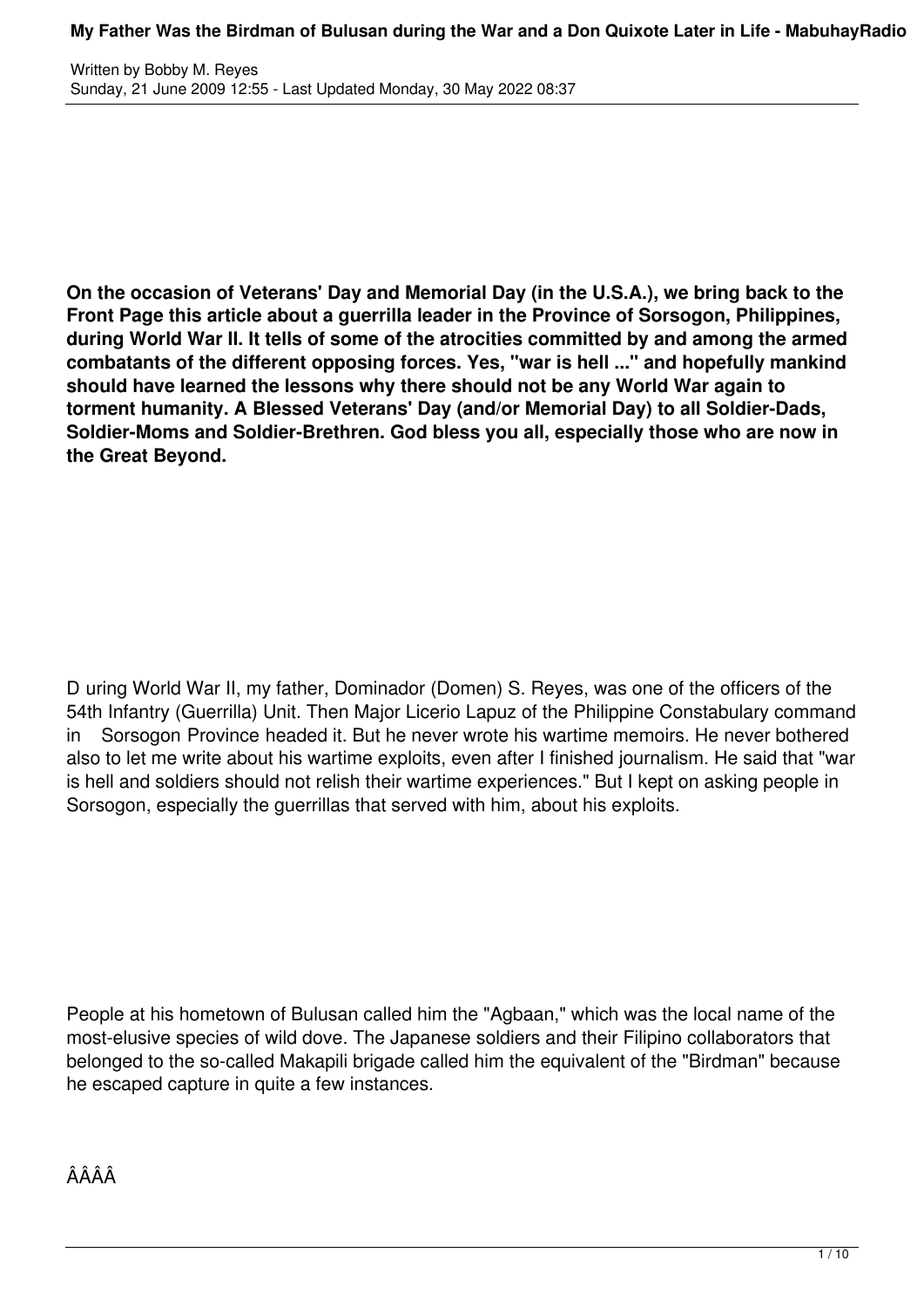The Japanese soldiers captured Dominador once and confined him in a second-floor cell of their barracks in Bulusan. Just hours before his scheduled execution, he managed to escape by jumping out from a window in broad daylight. Another time he was cornered by the Japanese in a hut on a hill near Bulusan Lake. He escaped again, this time by rolling down the hill full of abaca plants. He did his Houdini-like escapes by outrunning and outwitting his pursuers.

# ÂÂÂÂ

But the Japanese, the Makapili mercenaries and the guerillas of the opposing guerilla camp led by Sorsogon Gov. Salvador Escudero, Sr., called him also the "Butcher of Bulusan." Dominador headed the Lapuz Guerrillas' so-called "Liquidation Squad" that hunted down the Makapili soldiers and executed Japanese officers that were known for their arrogant and abusive conduct. Some families in Sorsogon accused him and his squad members of capturing several Escudero guerrillas, who were never seen again. My father refused to talk about these episodes; he refused to confirm or deny any of the accusations.

Major Lapuz ordered my father to hunt then Gov. Salvador Escudero, Sr. Domen found him in a remote area in Samar Province but the governor was barely conscious, as he was delirious with malarial fever. Domen did not harm Governor Escudero and left in peace. Later, he was asked why he did not kill him. He said that the governor was defenseless and besides, Christians ought to visit, and take care of, the sick and not harm them.

ÂÂÂÂ

Editor's Note: Excerpts of this essay were read during a memorial service for Dominador S. Reyes in January 1999 in Sorsogon City.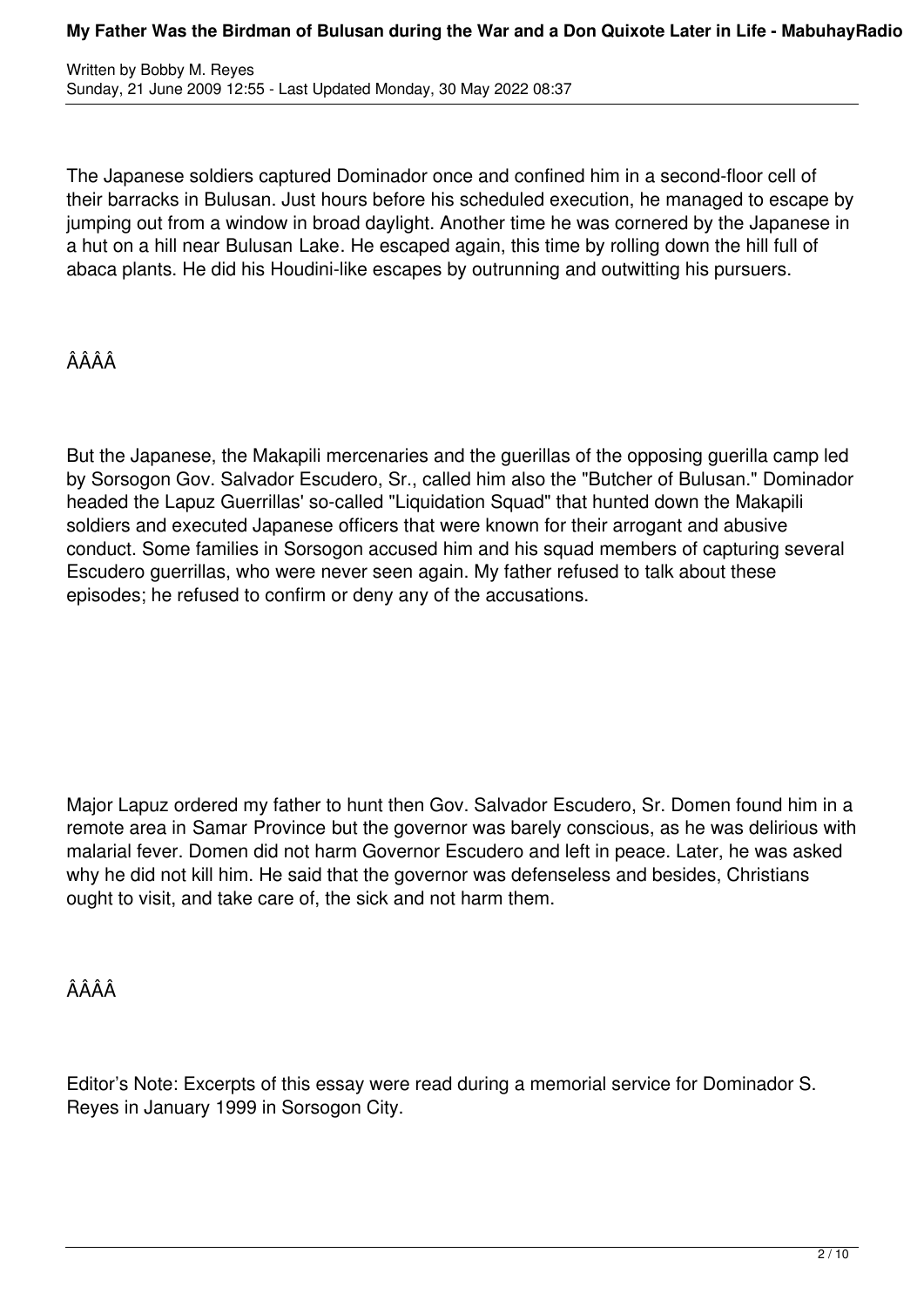Written by Bobby M. Reyes Sunday, 21 June 2009 12:55 - Last Updated Monday, 30 May 2022 08:37

ÂÂÂÂ

### **How the "Butcher" Fought Japanese Invaders and the Makapilis**

S ome of the soldiers who served with the Lapuz Guerrillas talked, however, of several instances that showed the wile and guile of my father as the alleged "Butcher of Bulusan."

## ÂÂÂÂ

The first incidentÂÂÂÂ told ofÂÂÂÂ howÂÂÂÂ my fatherÂÂÂÂ eliminated a Makapili ranking leader, who tortured Dominador's widowed mother, Baldomera, in trying to force her to reveal her son's whereabouts. (My grandmother suffered a nervous breakdown that she died within several months after her arrest.) The Makapili henchman and several of his fellow mercenaries had the habit of drinking tuba (coconut alcoholic brew) at a side of a barrio store in Gubat town. Almost daily at the same time the Makapilis were drinking, a woman fish vendor would pass by them. On the chosen day, Dominador disguised as a woman and pretended to be the fish vendor. As he passed by the makeshift table occupied by the Makapili mercenaries, Dominador pulled out a .45-caliber revolver from the wicker round basket containing the fishes and shot dead the target. He wounded also several of the Makapili volunteers.

## ÂÂÂÂ

There was also the report of how Major Lapuz was almost killed in an encounter with a Japanese squad led by a Makapili volunteer. Dominador was ordered to arrest the Makapili mercenary and after a few days, he did. A report said that when Dominador presented the Makapili volunteer to his commanding officer, Major Lapuz shot dead the Japanese collaborator on sight. Another version was that Major Lapuz just kicked the collaborator and handed him over to my father for execution. I could not tell which version really happened but the only fact my sources confirmed was that the collaborator was never seen alive again after Dominador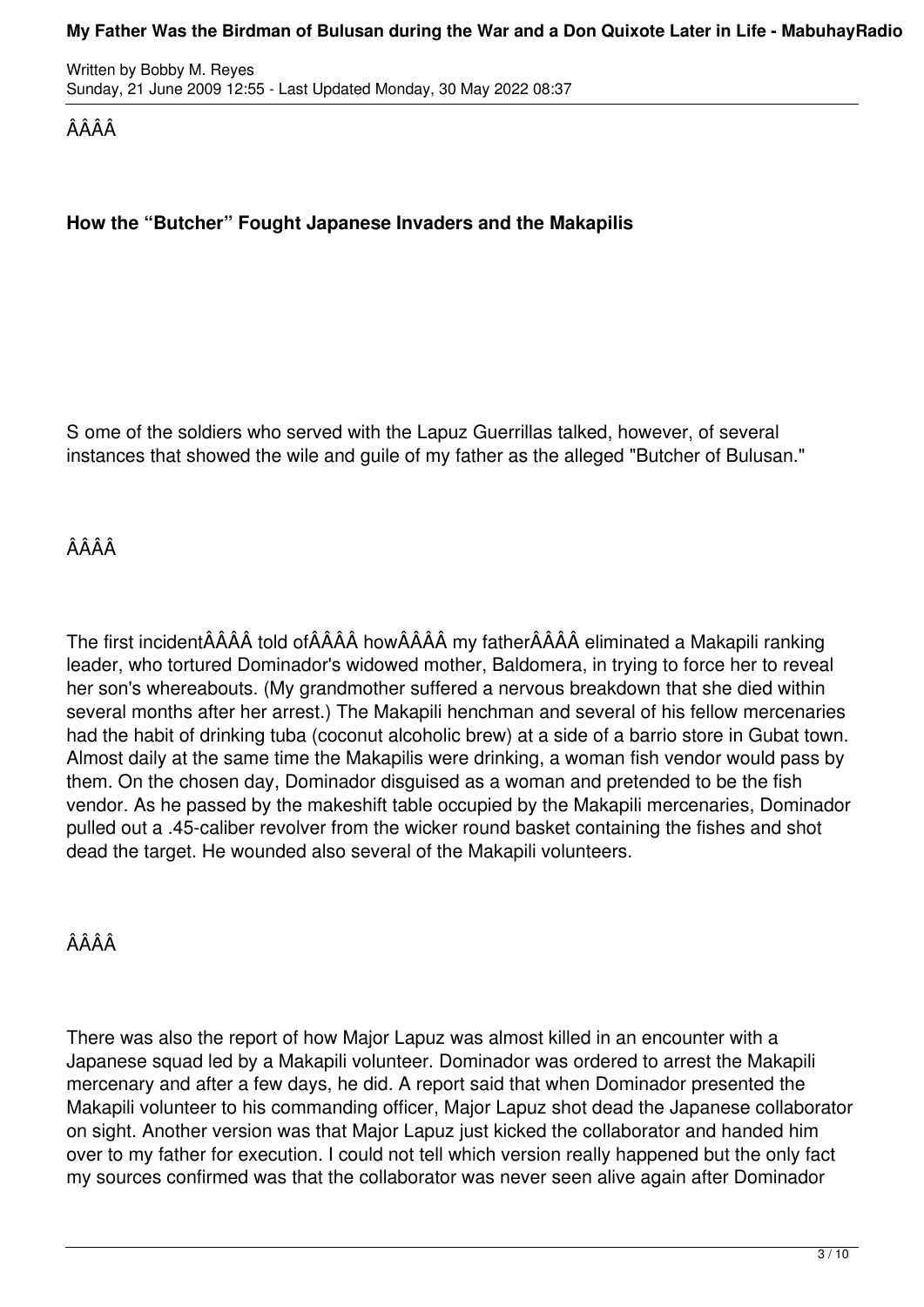Written by Bobby M. Reyes Sunday, 21 June 2009 12:55 - Last Updated Monday, 30 May 2022 08:37

captured him.

ÂÂÂÂ

There was also the killing of a Lieutenant Tanaka in the Irosin town public market. The Japanese officer was known for his bad temper and his habit of slapping people if they did not bow before him. My father's squad shot dead Tanaka in broad daylight, as he was inspecting the public market. The market did not reopen for many months after the assassination happened.

ÂÂÂÂ

There was also the killing, nay, execution of an abusive Japanese sergeant at an airfield that the Japanese Air Force was constructing in the barrio of Polot in Bulan town. My father recruited a young man by the name of Borlagdan, who was relatively tall and quite muscular. Borlagdan applied to the Japanese as a volunteer for the construction crew at the airfield they were building. After a few weeks of pretending to be a model worker and after befriending the target, Borlagdan killed the Japanese sergeant with a blow of a pickax and fled. He took with him the other construction workers to join my father's guerilla unit.

**Domen Leads in the Rescue of Lt. Deming**

In September 1944, Domen led his squad in rescuing a U.S. naval aviator, Lt. (J.G.) Wilbur Deming, Jr., who was shot down by Japanese anti-aircraft batteries over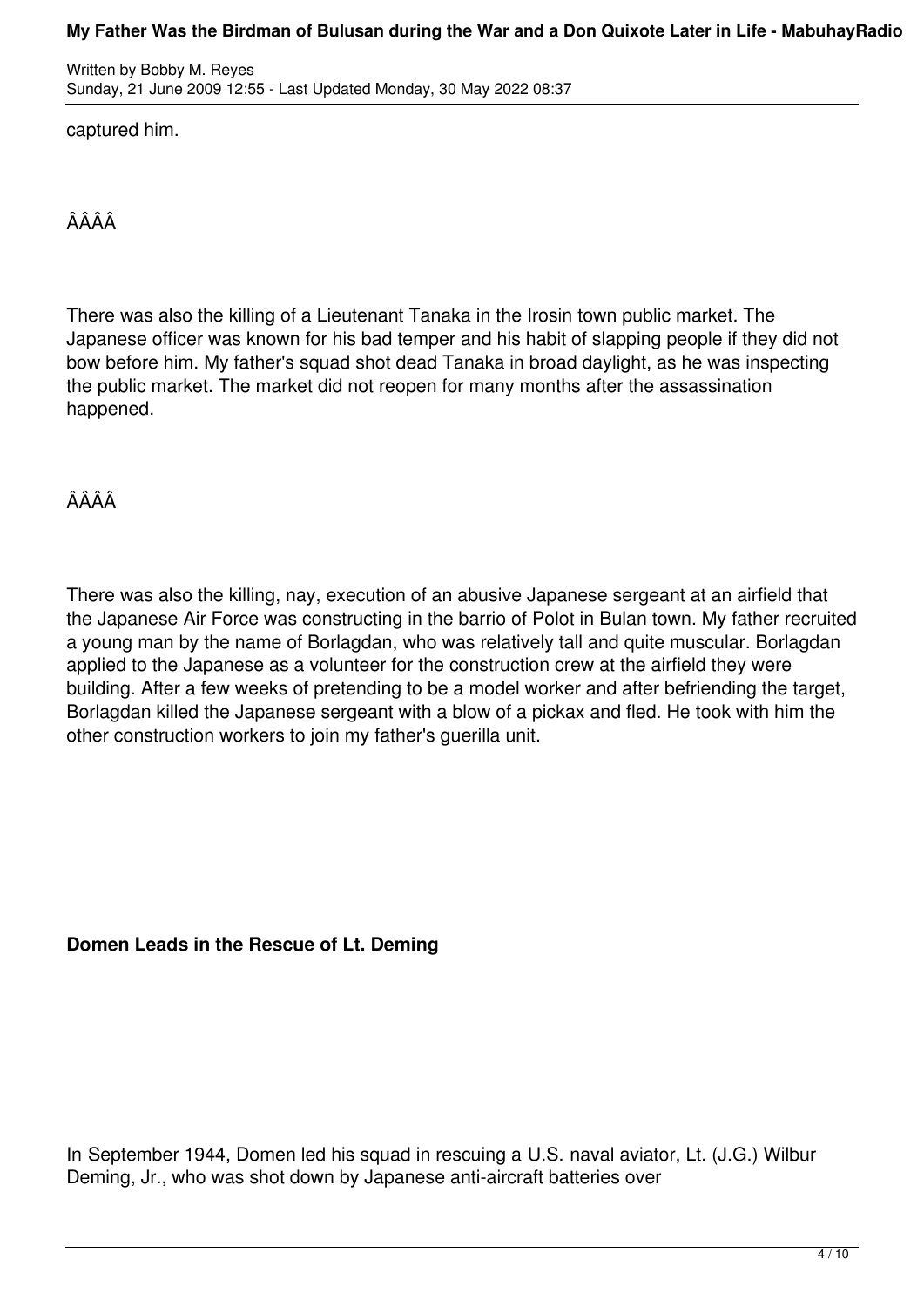Written by Bobby M. Reyes Sunday, 21 June 2009 12:55 - Last Updated Monday, 30 May 2022 08:37

Albay

**Gulf** 

. He hid Lt. Deming from Japanese patrols for nearly a month. After confirming that the Americans had landed in

Leyte

on

Oct. 20, 1944

, Domen led his men in bringing Lt. Deming in a sailboat (called "sibid-sibid" in Sorsogon and Samar

) to Tacloban to rejoin his unit. Domen refused to apply for a medal or commendation for the rescue of Lt. Deming. He said that his brother, Dr. Jose S. Reyes, was to become the Executive Secretary of then Commonwealth President Sergio Osmeña and he did not want people to say that he got the medal because of influence.

ÂÂÂÂ

My mother, Justina, was a volunteer member of the Daughters of Tandang Sora (DOTS) when she met Dominador in a campsite in Bulan town. On June 5, 1945, she married Captain Reyes. She was then 18 years of age while he was a 36-year-old lawyer and army officer. Justina was a third-year high-school student when the war came and interrupted her schooling. In 1948, while pregnant with her third child, she decided to finish her high-school studies at the same Southern Luzon Institute where she studied before the war. She earned her high-school diploma in 1949.

ÂÂÂÂ

**Sorsogon Politics**

A fter the war, the position of provincial governor was vacant. Then Executive Secretary Reyes decided that no Reyes sibling was to be appointed governor, as he reasoned out that the clan was already involved in national politics. He asked Domen to nominate a Sorsoganon for the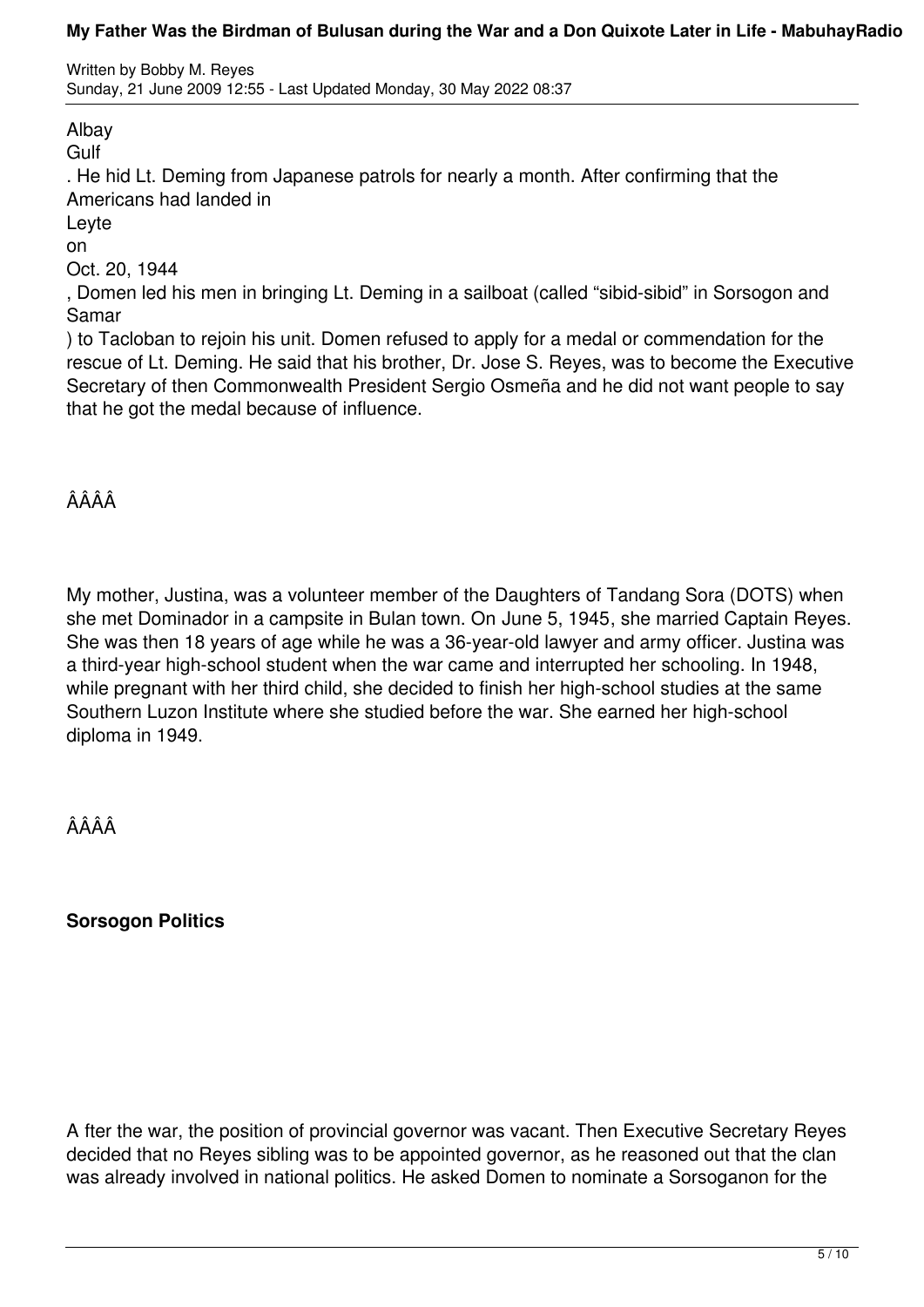Written by Bobby M. Reyes Sunday, 21 June 2009 12:55 - Last Updated Monday, 30 May 2022 08:37

vacant position and my father picked a young lawyer, Vicente L. Peralta, who was his buddy in high school. Mr. Peralta was then appointed acting governor but he lost to former Governor Escudero in the following election. But my father's selection of Mr. Peralta made him a budding political star, as he did become oneÂÂÂÂ in the House of Representatives in the 1950s and 1960s.

During the postwar years, Domen and his siblings maintained the Nacionalista Party's provincial chapter. They were political adversaries of Governor Escudero and his fellow Liberal Party members. But they respected each other and often met for coffee.

This writer just laughs when friends and adversaries call him the "Filipino Don Quixote of South ern California

." The moniker simply confirms that he is a chip off the old block. His father was the first Don Quixote in the family and he is simply following in his footsteps.

## ÂÂÂÂ

A fter her husband was defeated in the congressional election in 1949, the family moved to the capitol town of Sorsogon, where Domen practiced law. Knowing that her husband was a highly-principled man who practically "invented" legal aid for the province's destitute litigants, Justina decided to become a teacher. She not only wanted to help increase the family income but she wanted to become a real teacher, which was her dream since her childhood. She enrolled at the Colegio de la Milagrosa in Sorsogon, Sorsogon, and took up a two-year course in Normal Education. She graduated in 1952. At the urging of friends, she took and passed the Civil Service examination in 1956 and started teaching at her husband's hometown, Bulusan. And every summer, she would continue to study at her alma mater, which is a college run by the Sisters of Charity. She eventually upgraded her résumé to include a four-year bachelor's degree in Education. She took up also graduate studies at the Annun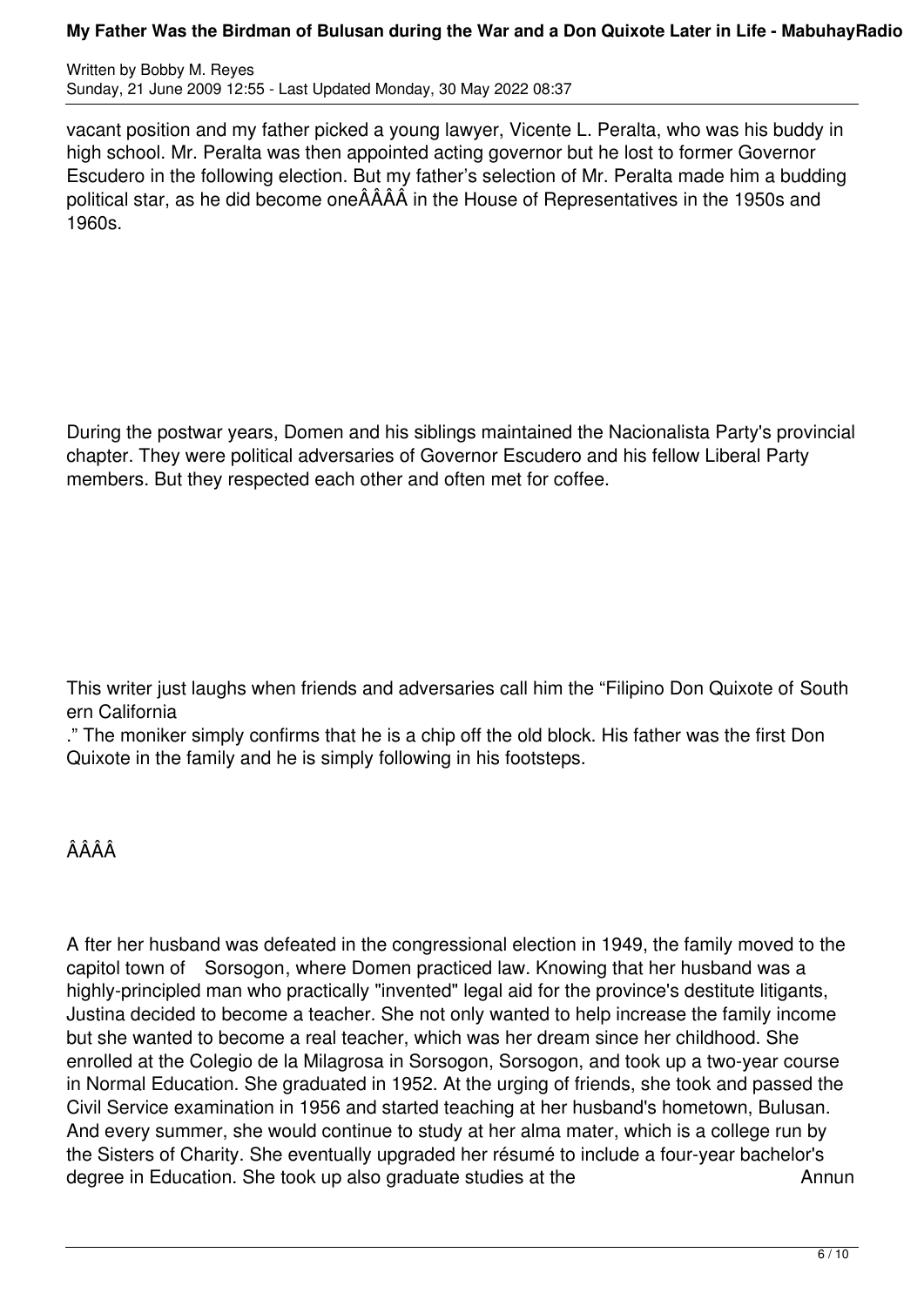Written by Bobby M. Reyes Sunday, 21 June 2009 12:55 - Last Updated Monday, 30 May 2022 08:37

### ciation

**College** 

in Sorsogon but she was not able to complete the thesis required for her to earn a Master's Degree in Education.

## ÂÂÂÂ

Justina became an expert in budgeting her time and income. For she was married to a lawyer who depended on voluntary fees paid by his financially-disadvantaged clients, who often paid with chicken, fish and other agricultural products. Her husband also was a non-traditional politician who thought that a poor but good man could win elections by simply helping the underprivileged and the oppressed in the style of a local version of Don Quixote. Her husband ran for governor in 1955 and 1959 and lost.

Then retiring Governor Escudero decided to back up Dominador in the latter's gubernatorial bid as an independent candidate in 1955. Domen won the Nacionalista Party's convention for governor but was not proclaimed by the party's national headquarters. Governor Escudero and Domen then fought the handpicked candidate of then President Ramon Magsaysay, Juan G. Frivaldo. Domen came in a close second, with the official Liberal Party candidate, former Congressman Tomas Clemente, coming in third.

ÂÂÂÂ

**Cheaper by the Dozen**

ÂÂÂÂ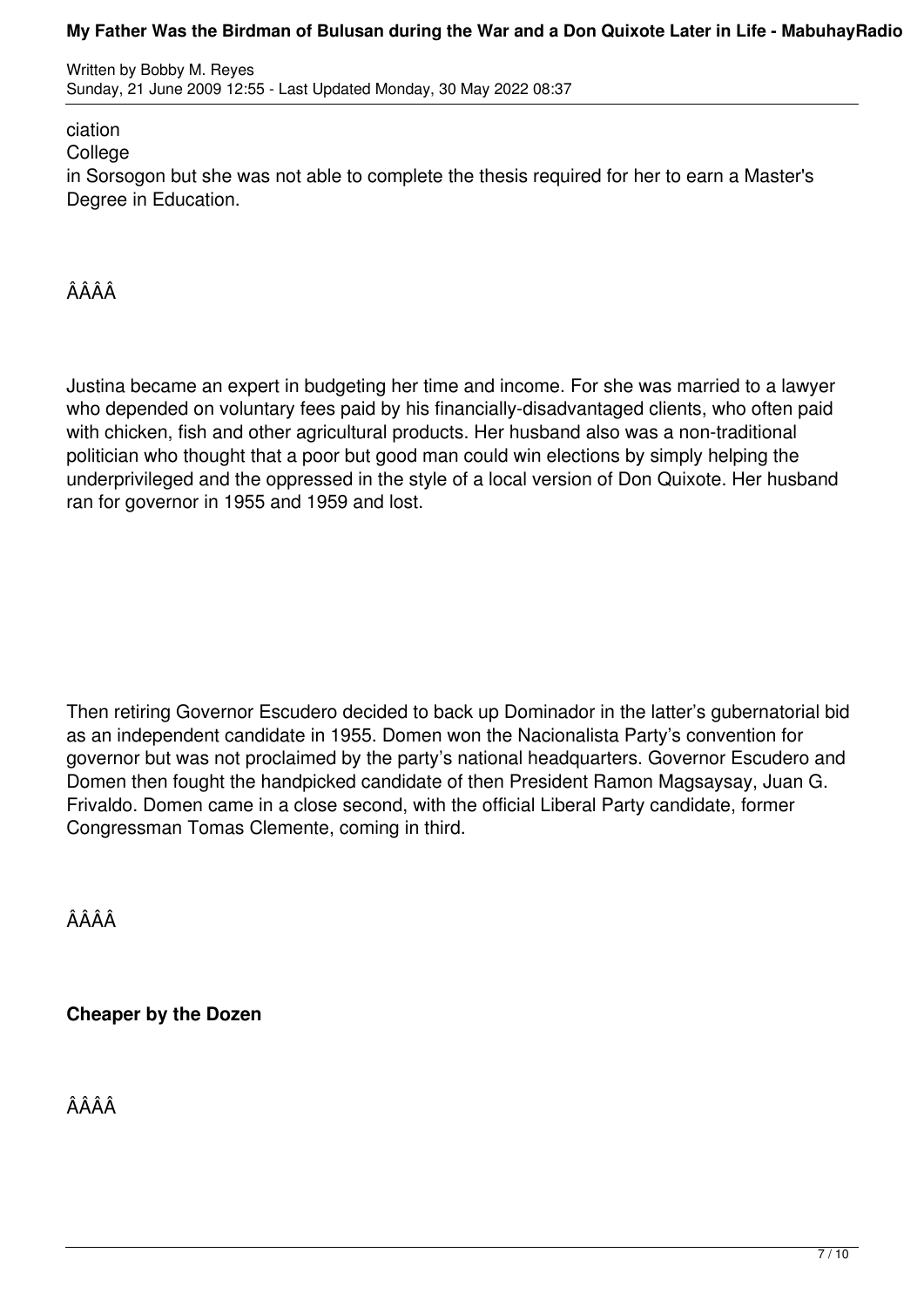Written by Bobby M. Reyes Sunday, 21 June 2009 12:55 - Last Updated Monday, 30 May 2022 08:37

T hen Justina thought of constructing the family's own house, as the family was getting bigger. For all the years they lived as husband and wife, they simply rented houses. In fact when Domen ran for governor, his political critics said that a turtle was better off than him for the reptile had a house of its own while Domen was renting one. Through her savings, Justina bought a 200 square-meter lot. Then she started buying materials from lumber to the corrugated iron sheets for the roof. She literally had to force her husband to agree to begin the construction, which took several years to complete. Justina and Domen had to borrow money from friends and kin to pay for the construction costs.ÂÂÂÂ Finally the Reyes Family of Sorsogon (now a city) had a modest house they could call its own, albeit immediately mortgaged to the Government Service Insurance System so that Justina could pay off the lumberyard and contractors.

In 1967, Domen and Justina taught us the value of life and the evil of abortion. That year, Justina became pregnant and she was already 41 years of age. AÂÂÂÂ medical practitioner advised her to terminate the pregnancy, as he said that there was a good chance the baby would be a Mongoloid due to the mother's age. But Domen and Tinay insisted that abortion was murder. The baby, the youngest of 12 children, appeared normal at birth and was named Audrey Justina. She was salutatorian in high school and graduated cum laude at the University of the **Philippines**. She

passed with flying colors the CPA Board exams in the **Philippines** and **California** 

ÂÂÂÂ

.

In 1973 Domen finally won an election. In the first election of the Sorsogon Province chapter of the Integrated Bar of the

**Philippines** 

, his peers elected him as their first president. This led Sorsoganons to say that if voters were as educated as the lawyers were, perhaps Domen would not have lost an election. Domen was to retire in 1987 as the dean and doyen of Sorsogon lawyers. When Domen retired, his law office had probably the biggest number of clients in the province but sadly lacking in income; in fact there were months when his wife and children would shoulder his law firm's rental and other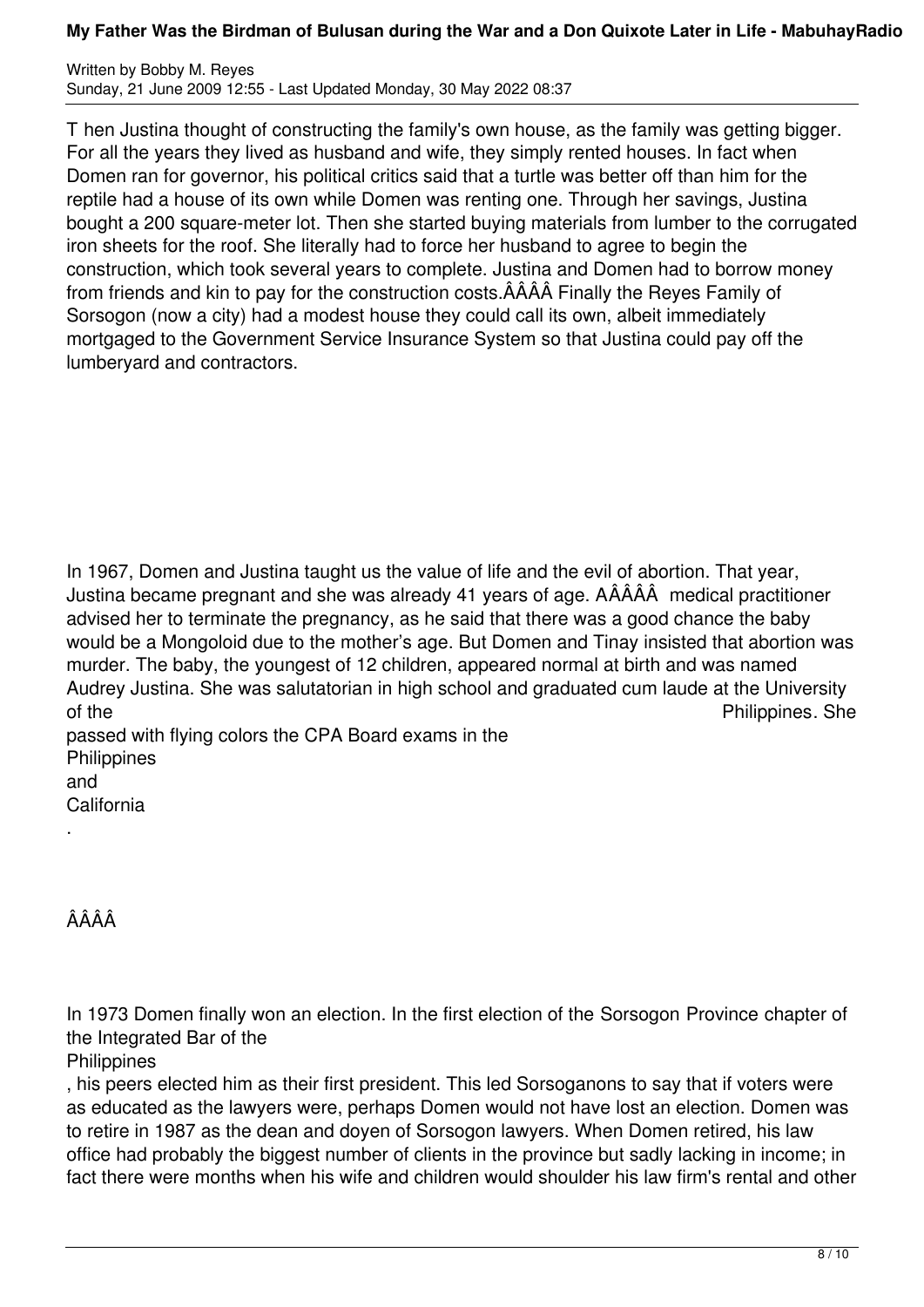Written by Bobby M. Reyes Sunday, 21 June 2009 12:55 - Last Updated Monday, 30 May 2022 08:37

expenses.

ÂÂÂÂ

## **Poetic Justice**

ÂÂÂÂ

It seems that there is indeed poetic justice in the world. While Justina and Domen could not accumulate material wealth, their union was blessed with 12 children who decided to help their parents and themselves get education. The elder siblings would help their younger brothers and sisters go to college. In turn when the younger brothers and sister managed to graduate and find work, they would help also the next in line. After what seemed an eternity, all the 12 children succeeded in getting college education.

ÂÂÂÂ

Their children sent Domen and Justina on a tour of the United States after she retired from the Philippine Department of Education in 1986 as Grade V and VI teacher and librarian. Their daughter, Miriam, a nurse and who was already an American citizen, petitioned them as immigrants. And the couple opted to become themselves American citizens, more so since Domen was a World War II veteran whose unit was integrated with the US Sixth Army in 1945. Their US-based children urged them to retire in the

United States

because Domen, in his quest to do public service, failed to save for his retirement days. Miriam and another daughter, Sandra, who was also a nurse in New Jersey,ÂÂÂÂ said that at least senior citizens were being cared for better in the

United States than in the

**Philippines** 

.